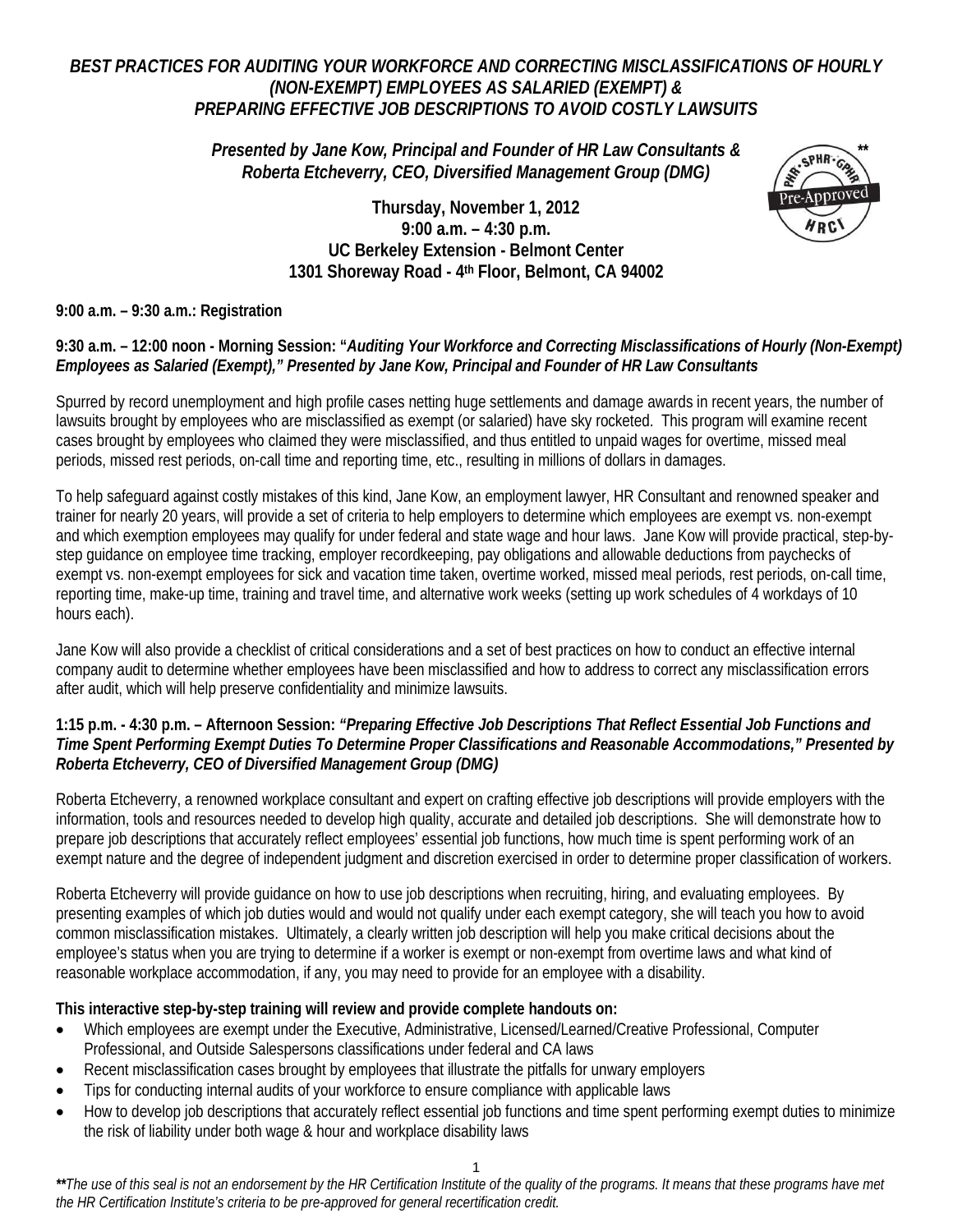# **TRAINER/SPEAKER BIOGRAPHIES**

#### **JANE KOW, ESQ.**

Jane Kow is the principal and founder of HR Law Consultants, an employment law and human resources consulting firm, which provides legal advice, consulting, and training on all aspects and phases of the employment relationship, from hiring to termination, with the aim of helping employers develop and implement sound personnel policies and practices to effectively reduce the risk of employment litigation. The firm services clients located all over California and those whose headquarters are overseas or out of state, but have regional operations based in California.

Jane Kow designs and provides customized employment law compliance training and consulting for clients on sexual harassment prevention, conducting effective workplace investigations, effectively documenting employee performance and misconduct issues, providing reasonable accommodations for employees with disabilities, compliance with the myriad of leave of absence laws and conducting wage and hour audits. She provides training and guidance to companies on how to conduct effective internal workplace investigations and wage and hour audits to avoid misclassification of employees.

Jane Kow received her B.S. at Cornell University in 1984 and her J.D. at New York University School of Law in 1993. Before starting her own law firm a decade ago, she practiced employment law with the country's premier law firms and as a Senior Counsel of a Silicon Valley based company with over 75 locations worldwide. She has advised and represented employers of all sizes and across industries in all phases of employment disputes and litigation. Notably, she was an early contributor to the California Practice Guide on Employment Litigation, published by the Rutter Group, widely used by judges and lawyers throughout California.

Jane Kow has taught "Employment Law" at the University of California at Berkeley Extension Program in Human Resources and "Legal Issues of Supervision" at San Jose State University. She draws on her experience as an employment law litigator and instructor of university courses designed for managers and human resources professionals in developing and customizing training programs for her clients. She is a frequent speaker at seminars and conferences sponsored by various human resources, disability, government, small business, non-profit, professional and trade organizations, and bar associations, including: CA Association of Equal Rights Professionals (CAERP), CA Association of Social Rehabilitation Agencies (CASRA), CA Consumer Employment Summit, Certified Employee Benefits Specialists (CEBS), Disability Management Employers Coalition (DMEC), Equal Employment Opportunity Commission (EEOC), HR Star Conference, Judicial Council of California, National Human Resources Association (NHRA), Northern California Human Resources Association (NCHRA), Silicon Valley Women in Human Resources, Lawyers Club of San Francisco, Bar Association of San Francisco, State Bar of California, and the American Bar Association.

### **ROBERTA ETCHEVERRY, CPDM**

Roberta Etcheverry is the Chief Executive Officer at DMG: Diversified Management Group, a statewide network of consultants providing training and assistance to employers on workplace ergonomics, job descriptions, essential job functions, and job accommodations for employees with injuries and disabilities. Ms. Etcheverry has over 20 years experience working with employers in a wide range of settings to review and prepare detailed job descriptions. She has extensive experience analyzing essential job functions and job qualifications as part of the job analysis process for wage and hour audits and workplace disability accommodations. She has analyzed jobs for employers including Kaiser Permanente, Whole Foods Market, Inc., Ghirardelli Chocolates, American Airlines, Pacific Gas & Electric, and many other public and private organizations.

Ms. Etcheverry frequently conducts training for both public and private employers on how to use federal and state guidelines to determine essential job functions, and has been a trainer for the EEOC annual educational conference. Ms. Etcheverry provides guidance to employers on how to craft job descriptions that can be used in phases of employment, including hiring, performance management, job accommodations, and proper classification of exempt and non-exempt employees.

Ms. Etcheverry attended West Point and Stanford University and is certified as a Professional in Disability Management (CPDM). Ms. Etcheverry was a key contributor in the development of the State of California Return to Work Guide (2010) in collaboration with the Commission on Health, Safety and Workers' Compensation and served as a moderator for a panel presentation on Return-to-Work at the International Forum on Disability Management in September 2010. She is an active member of the California Consortium Promoting Stay-at-Work/Return-to-Work (www.CASAWRTW.org), the Northern California Human Resources Association (NCHRA), Society for Human Resource Managers (SHRM), Public Agency Risk Management Association (PARMA), and Small Business California.